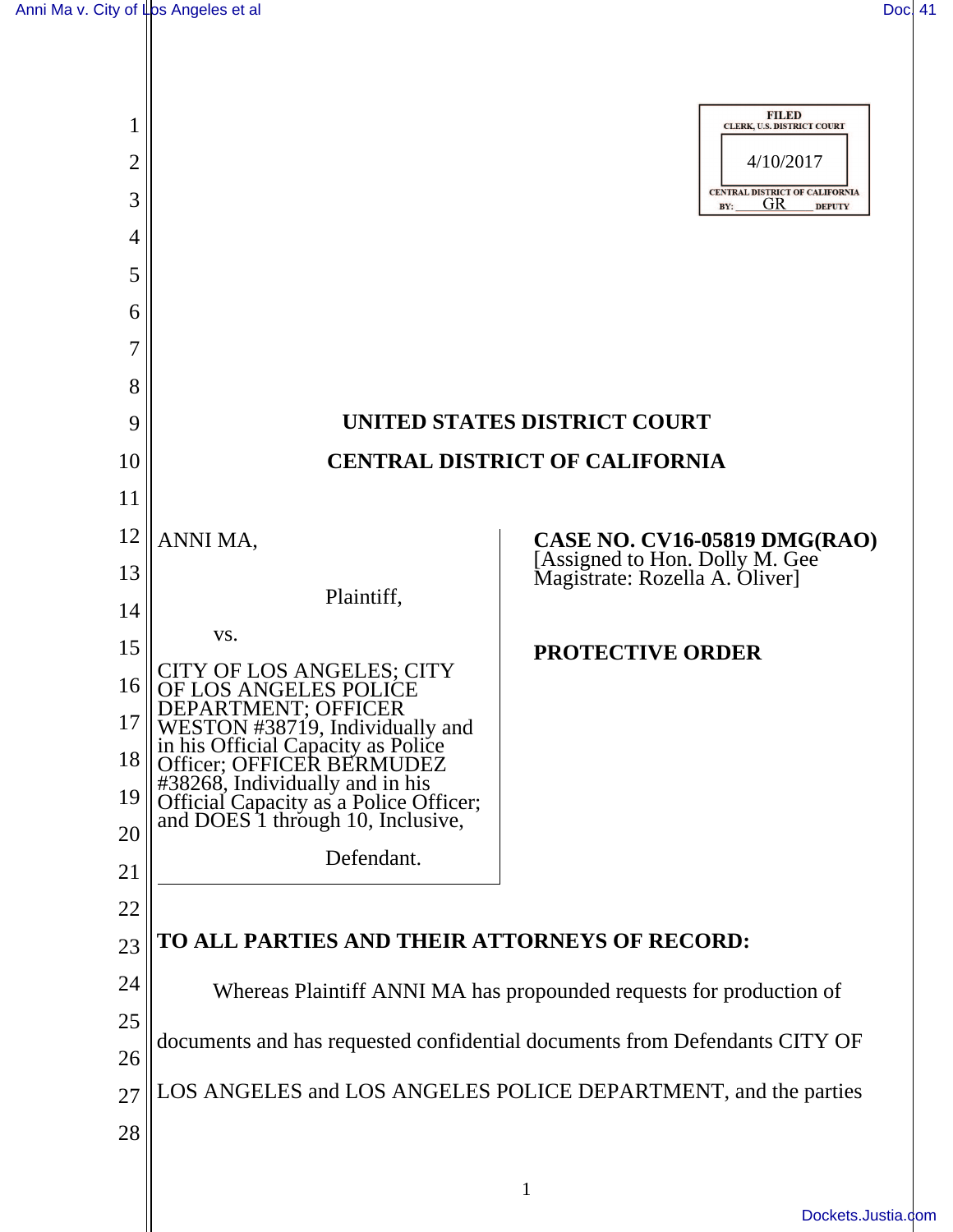| $\mathbf{1}$        | having met and conferred, and seek to avoid burdening the Court with possibly          |  |
|---------------------|----------------------------------------------------------------------------------------|--|
| $\overline{c}$      | unnecessary discovery motions, and whereas the parties agree the release of certain    |  |
| 3<br>$\overline{4}$ | documents may assist in resolving this matter, and have stipulated to the following    |  |
| 5                   | terms and conditions, IT IS HEREBY ORDERED:                                            |  |
| 6                   | 1.<br>The parties may designate as confidential the following:                         |  |
| 7<br>8              | The Use of Force Report pertaining to the Los Angeles Police<br>[A]                    |  |
| 9                   | Department's internal investigation of the incident underlying this lawsuit; and       |  |
| 10                  | Any documents which the Court orders or the parties agree in<br>[B]                    |  |
| 11                  |                                                                                        |  |
| 12                  | writing shall be kept confidential;                                                    |  |
| 13<br>14            | all of which the parties believe might contain information of a privileged,            |  |
| 15                  | confidential, private or sensitive nature, by affixing to such document or writing a   |  |
| 16                  | legend, such as "Confidential," "Confidential Documents," "Confidential                |  |
| 17                  | Material," "Subject to Protective Order" or words of similar effect. These             |  |
| 18                  | categories of documents and writings so designated, and all information derived        |  |
| 19<br>20            | therefrom (hereinafter, collectively, "Confidential Information"), shall be treated in |  |
| 21                  | accordance with the terms of this stipulation.                                         |  |
| 22                  | Confidential Information may be used by the persons receiving<br>2.                    |  |
| 23                  | such information only for the purpose of this litigation.                              |  |
| 24                  |                                                                                        |  |
| 25<br>26            | Subject to the further conditions imposed by this stipulation,<br>3.                   |  |
| 27                  | Confidential Information may be disclosed only to counsel for the parties and to       |  |
| 28                  | experts.                                                                               |  |
|                     |                                                                                        |  |

2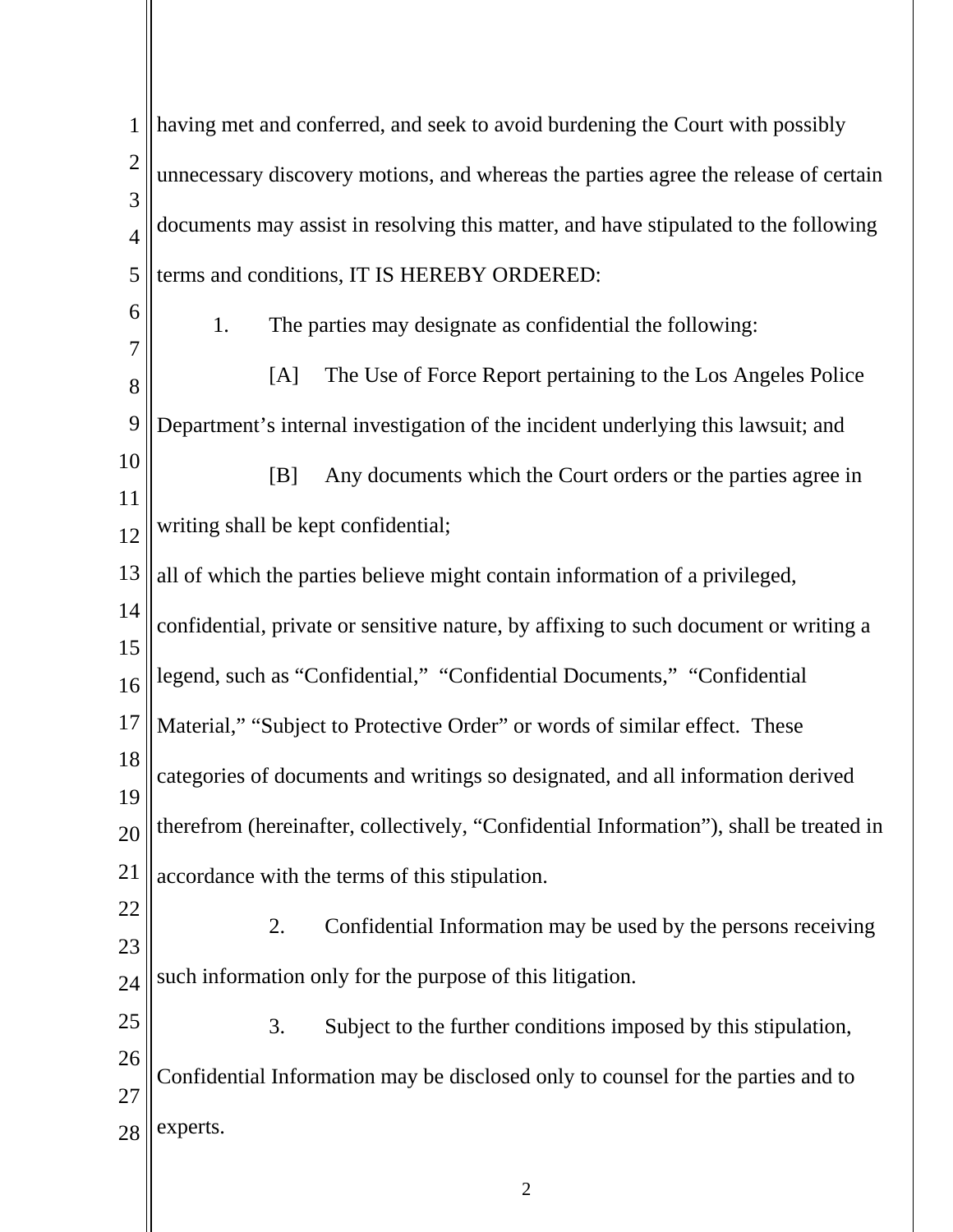| 1                   | Prior to the disclosure of any Confidential Information to any<br>4.                  |  |
|---------------------|---------------------------------------------------------------------------------------|--|
| $\overline{c}$      | expert, counsel for the party that has received and seeks to use or disclose such     |  |
| 3<br>$\overline{4}$ | Confidential Information shall first provide any such person with a copy of this      |  |
| 5                   | Order, and shall cause him or her to execute, on a second copy which counsel shall    |  |
| 6                   | thereafter serve on the other party the following acknowledgment:                     |  |
| 7                   | "I understand that I am being given access to Confidential                            |  |
| 8<br>9              | Information pursuant to the foregoing stipulation and order.                          |  |
| 10                  | I have read the Order and agree to be bound by its terms                              |  |
| 11                  |                                                                                       |  |
| 12                  | with respect to the handling, use and disclosure of such                              |  |
| 13                  | Confidential Information.                                                             |  |
| 14                  | Dated: $\frac{1}{s}$<br>,,                                                            |  |
| 15<br>16            | 5.<br>Upon the final termination of this litigation, including any appeal             |  |
| 17                  | pertaining thereto, all Confidential Information and all copies thereof shall be      |  |
| 18                  | returned to the Defendants, except as to Court personnel. All Confidential            |  |
| 19<br>20            | Information disclosed to any person or party pursuant to any provision hereof also    |  |
| 21                  | shall be returned to the Defendants.                                                  |  |
| 22                  | If any party who receives Confidential Information receives a<br>6.                   |  |
| 23<br>24            | subpoena or other request seeking Confidential Information, he, she or it shall       |  |
| 25                  | immediately give written notice to the Defendants' counsel, identifying the           |  |
| 26                  |                                                                                       |  |
| 27                  | Confidential Information sought and the time in which production or other             |  |
| 28                  | disclosure is required, and shall object to the request or subpoena on the grounds of |  |
|                     |                                                                                       |  |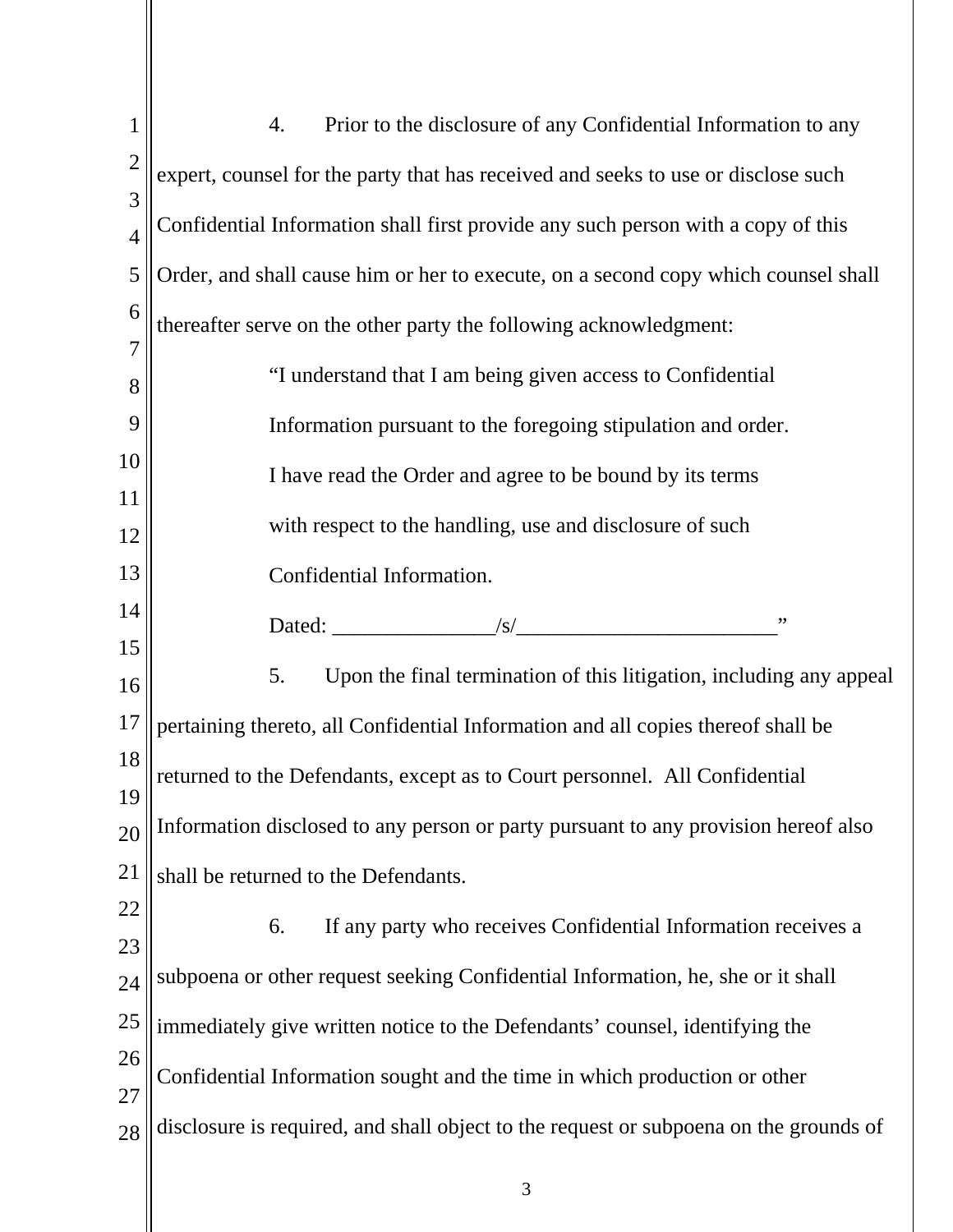| 1                   | this stipulation so as to afford the Defendants an opportunity to obtain an order       |  |
|---------------------|-----------------------------------------------------------------------------------------|--|
| $\overline{2}$      | barring production or other disclosure, or to otherwise respond to the subpoena or      |  |
| 3<br>$\overline{4}$ | other request for production or disclosure of Confidential Material. Other than         |  |
| 5                   | objecting on the grounds of this stipulation, no party shall be obligated to seek an    |  |
| 6                   | order barring production of Confidential Information, which obligation shall be         |  |
| $\overline{7}$<br>8 | borne by the Defendants. However, in no event should production or disclosure be        |  |
| 9                   | made without written notice to Defendants' counsel unless required by court order       |  |
| 10                  | after serving written notice to defendants' counsel.                                    |  |
| 11<br>12            | 7.<br>Any pleadings, motions, briefs, declarations, stipulations,                       |  |
| 13                  | exhibits or other written submissions to the Court in this litigation which contain,    |  |
| 14                  | reflect, incorporate or refer to Confidential Information shall be filed and maintained |  |
| 15<br>16            | under seal, after written application to the Court made. If the Court approves the      |  |
| 17                  | application to file the documents under seal, the original and judge's copy of the      |  |
| 18                  | document shall be sealed in separate envelopes with a title page affixed to the         |  |
| 19<br>20            | outside of each envelope. No sealed or confidential record of the Court maintained      |  |
| 21                  | by the Clerk shall be disclosed except upon written order of the Court.                 |  |
| 22                  | 8.<br>Counsel for the parties shall request that any motions,                           |  |
| 23<br>24            | applications or other pre-trial proceedings which could entail the discussion or        |  |
| 25                  | disclosure of Confidential Information be heard by the Court outside the presence of    |  |
| 26                  | the jury, unless having heard from counsel, the Court orders otherwise.                 |  |
| 27<br>28            | Nothing herein shall prejudice any party's rights to object to the<br>9.                |  |
|                     |                                                                                         |  |

4